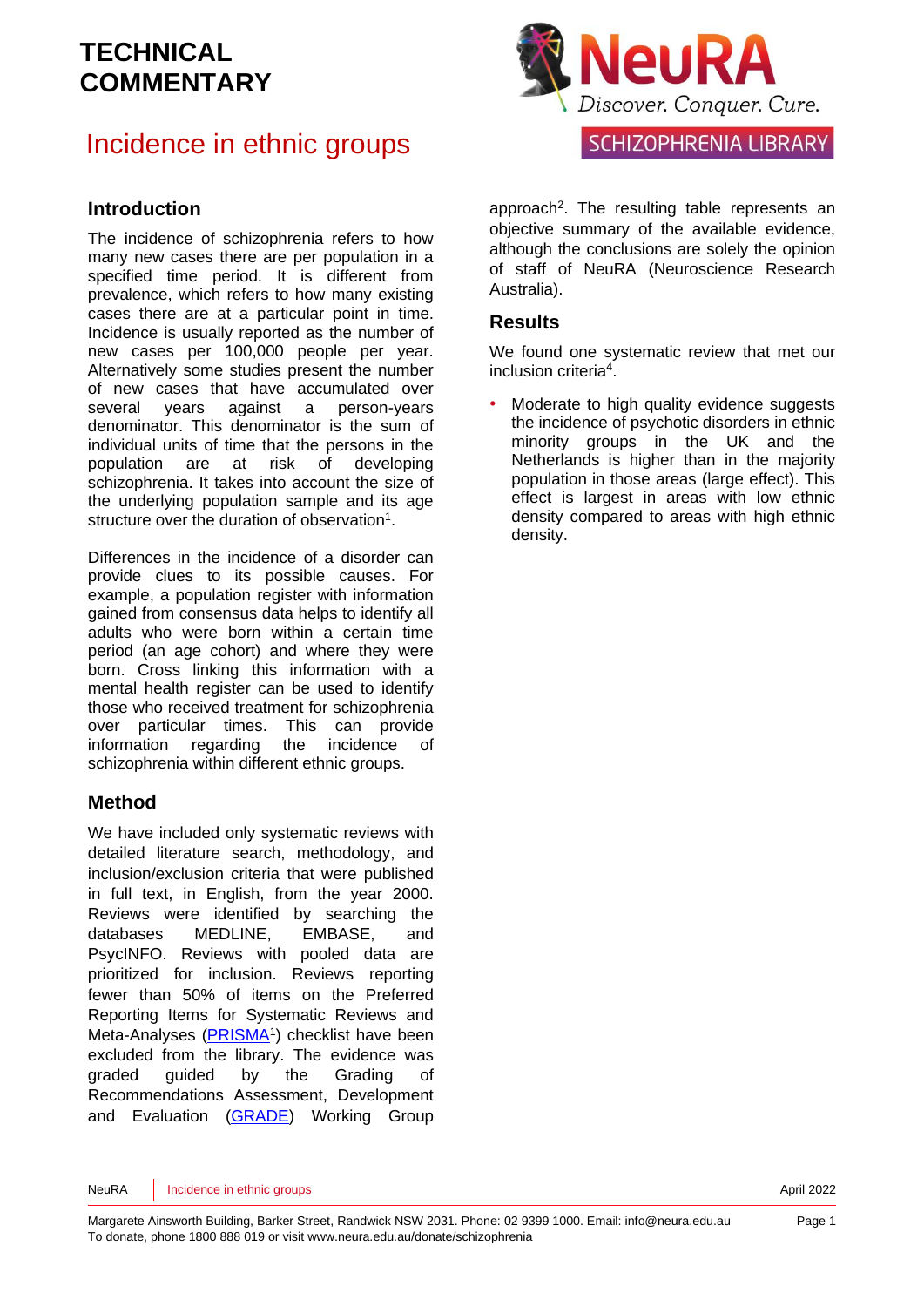# Incidence in ethnic groups



**SCHIZOPHRENIA LIBRARY** 

*Bosqui TJ, Hoy K, Shannon C*

#### **A systematic review and meta-analysis of the ethnic density effect in psychotic disorders**

#### **Social Psychiatry and Psychiatric Epidemiology 2014; 41(4): 519-529**

[View review abstract online](http://www.ncbi.nlm.nih.gov/pubmed/24114240)

| Comparison                 | The incidence of psychotic disorders in ethnic minority groups<br>in areas with high or low levels of ethnic density compared with<br>the majority population.                                                                                                                                                                                                                                      |
|----------------------------|-----------------------------------------------------------------------------------------------------------------------------------------------------------------------------------------------------------------------------------------------------------------------------------------------------------------------------------------------------------------------------------------------------|
| <b>Summary of evidence</b> | Moderate to high quality evidence (large samples, consistent,<br>unable to assess precision, direct) suggests the incidence of<br>psychotic disorders in ethnic minority groups in the UK and the<br>Netherlands is higher than in the majority population in those<br>areas (large effect). This effect is largest in areas with low ethnic<br>density compared to areas with high ethnic density. |

**Incidence of psychotic disorders in ethnic minority groups**

*High density ethnic minority areas*

3 studies from the UK reported significant, large increased incidence in psychotic disorders in ethnic minority groups from high density ethnic minority areas compared to the majority population ( $N =$ 4671, IRR 2.38 to 3.81, *p* < 0.05). Two studies (one from the UK and one from the Netherlands) reported non-significant, small increased incidence in psychotic disorders in ethnic minority groups compared to the majority population ( $N = 740$ , IRR 1.25 to 1.48,  $p > 0.05$ ).

*Low density ethnic minority areas*

5 studies (4 from the UK, one from the Netherlands) reported significant, large to very large increased incidence in psychotic disorders in ethnic minority groups from low density ethnic minority areas compared to the majority population ( $N = 5411$ , IRR 2.36 to 6.60,  $p < 0.05$ ).

#### Authors report  $I^2 = 0\%$  for both comparisons

| Consistency in results <sup>‡</sup>      | Consistent                         |
|------------------------------------------|------------------------------------|
| <b>Precision in results</b> <sup>§</sup> | Unable to assess; no CIs reported. |
| Directness of results                    | Direct                             |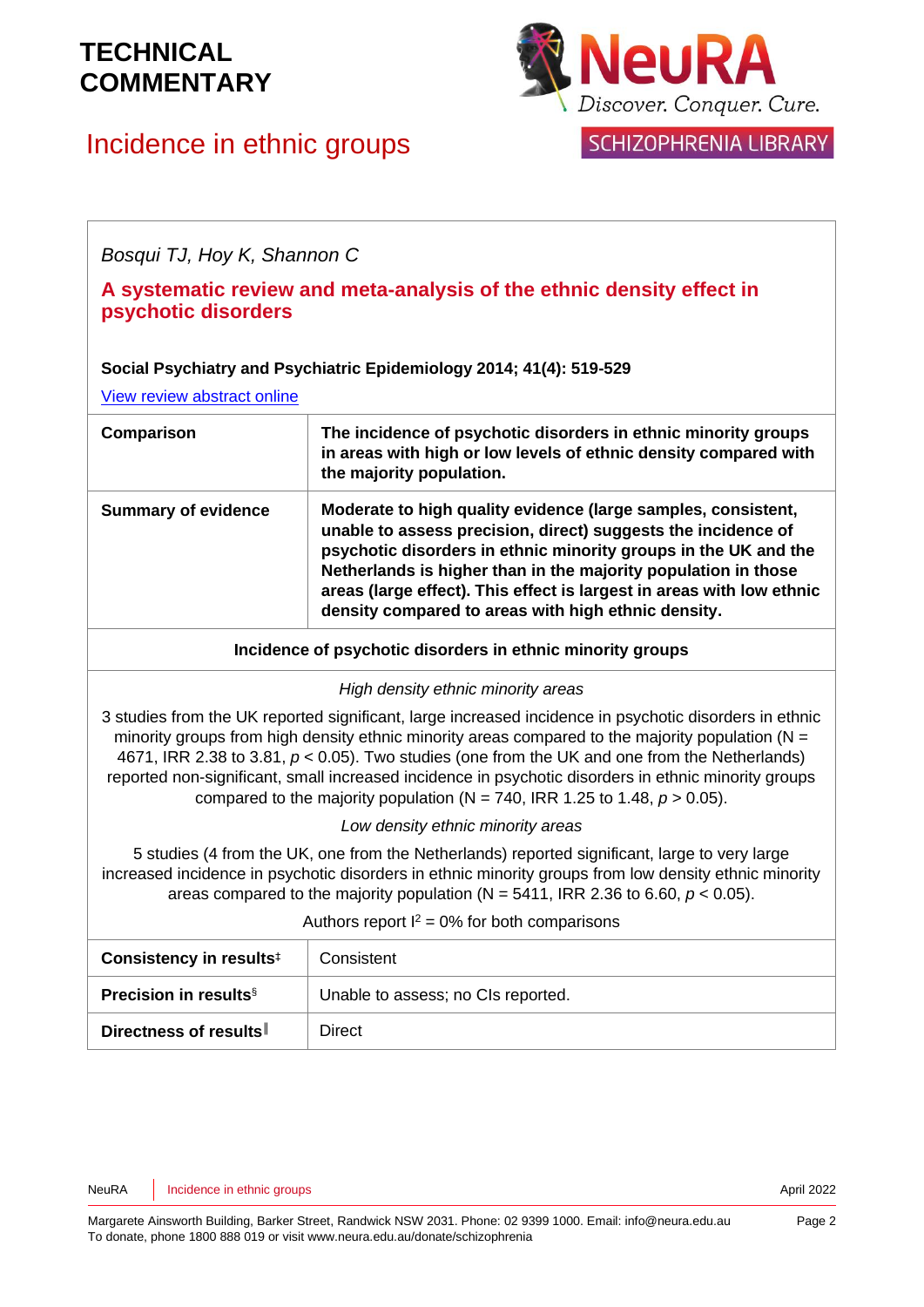Incidence in ethnic groups



#### Explanation of acronyms

 $IRR = incidence rate ratio, N = number of participants, p = statistical probability of obtaining that$ result (*p* < 0.05 generally regarded as significant)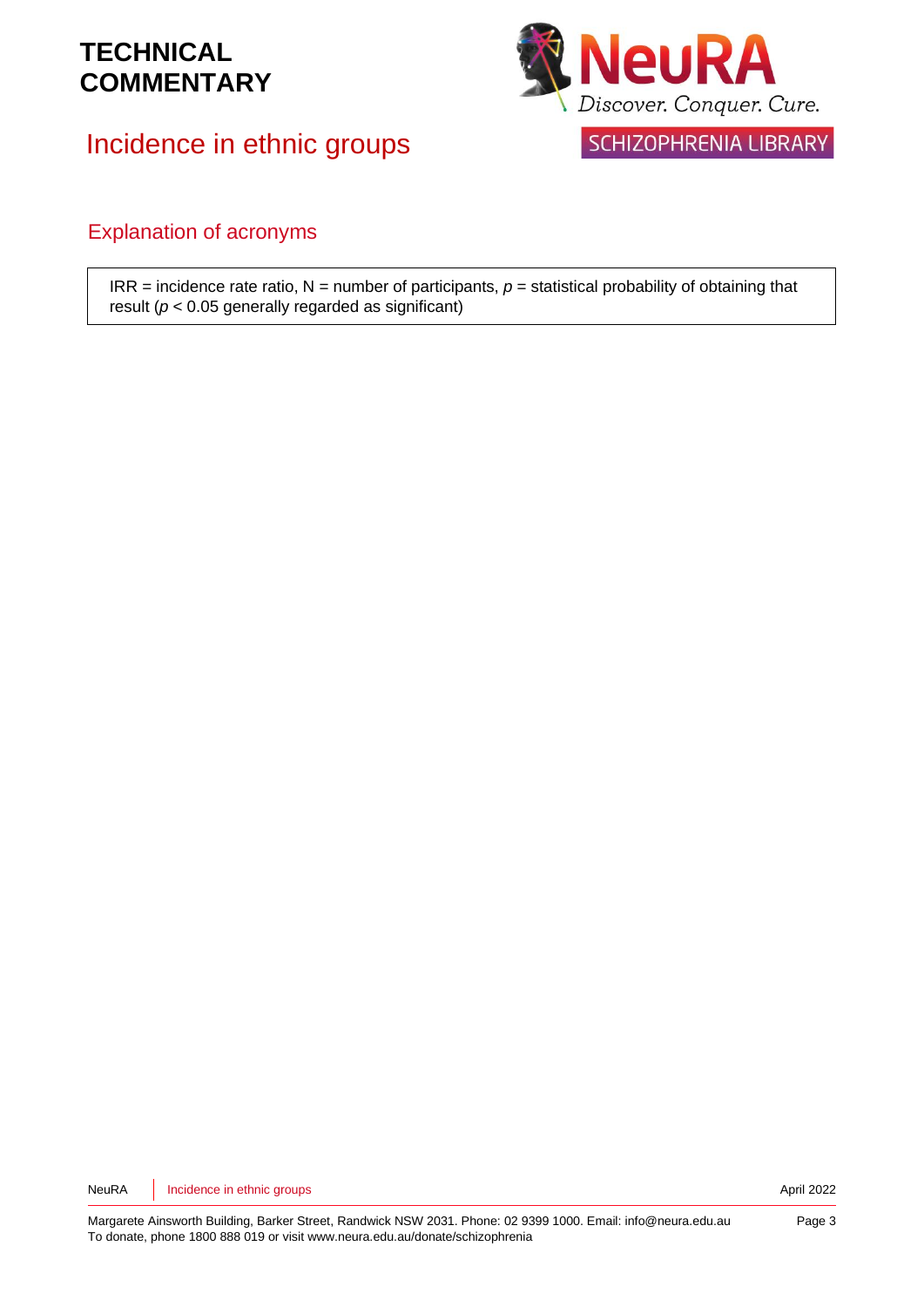# Incidence in ethnic groups

### Explanation of technical terms

- \* Bias has the potential to affect reviews of both RCT and observational studies. Forms of bias include; reporting bias – selective reporting of results; publication bias - trials that are not formally published tend to show less effect than published trials, further if there are statistically significant differences between groups in a trial, these trial results tend to get published before those of trials without significant differences; language bias – only including English language reports; funding bias - source of funding for the primary research with selective reporting of results within primary studies; outcome variable selection bias; database bias - including reports from some databases and not others; citation bias - preferential citation of authors. Trials can also be subject to bias when evaluators are not blind to treatment condition and selection bias of participants if trial samples are small.
- † Different effect measures are reported by different reviews.

Median rate ratio refers to the ratio between prevalence or incidence rates of two groups, based on the median rather than the mean. The median is often used as a better measure of central tendency than the mean when data are skewed. Harmonic means are also used when data are skewed and are appropriate for rate data.

Weighted mean difference scores refer to mean differences between treatment and comparison groups after treatment (or occasionally pre to post treatment) and in a randomised trial there is an assumption that both groups are comparable on this measure prior to treatment. Standardised mean differences are divided by the pooled standard deviation (or the standard deviation



#### **SCHIZOPHRENIA LIBRARY**

of one group when groups are homogenous) that allows results from different scales to be combined and compared. Each study's mean difference is then given a weighting depending on the size of the sample and the variability in the data. 0.2 represents a small effect, 0.5 a moderate effect, and 0.8 and over represents a large treatment effect<sup>[5](#page-5-3)</sup>.

Odds ratio (OR) or relative risk (RR) refers to the probability of a reduction  $($   $<$  1) or an increase (> 1) in a particular outcome in a treatment group, or a group exposed to a risk factor, relative to the comparison group. For example, a RR of 0.75 translates to a reduction in risk of an outcome of 25% relative to those not receiving the treatment or not exposed to the risk factor. Conversely, an RR of 1.25 translates to an increased risk of 25% relative to those not receiving treatment or not having been exposed to a risk factor. An RR or OR of 1.00 means there is no difference between groups. A medium effect is considered if  $RR > 2$  or  $< 0.5$  and a large effect if  $RR > 5$  or  $< 0.2<sup>6</sup>$  $< 0.2<sup>6</sup>$  $< 0.2<sup>6</sup>$ . InOR stands for logarithmic OR where a lnOR of 0 shows no difference between groups. Hazard ratios measure the effect of an explanatory variable on the hazard or risk of an event.

Correlation coefficients (eg, r) indicate the strength of association or relationship between variables. They are an indication of prediction, but do not confirm causality due to possible and often unforseen confounding variables. An r of 0.10 represents a weak association, 0.25 a medium association and 0.40 and over represents a strong association. Unstandardised (*b*) regression coefficients indicate the average change in the dependent variable associated with a 1 unit change in the dependent variable, statistically controlling for the other independent variables. Standardised regression coefficients represent the change being in units of standard deviations to allow comparison across different scales.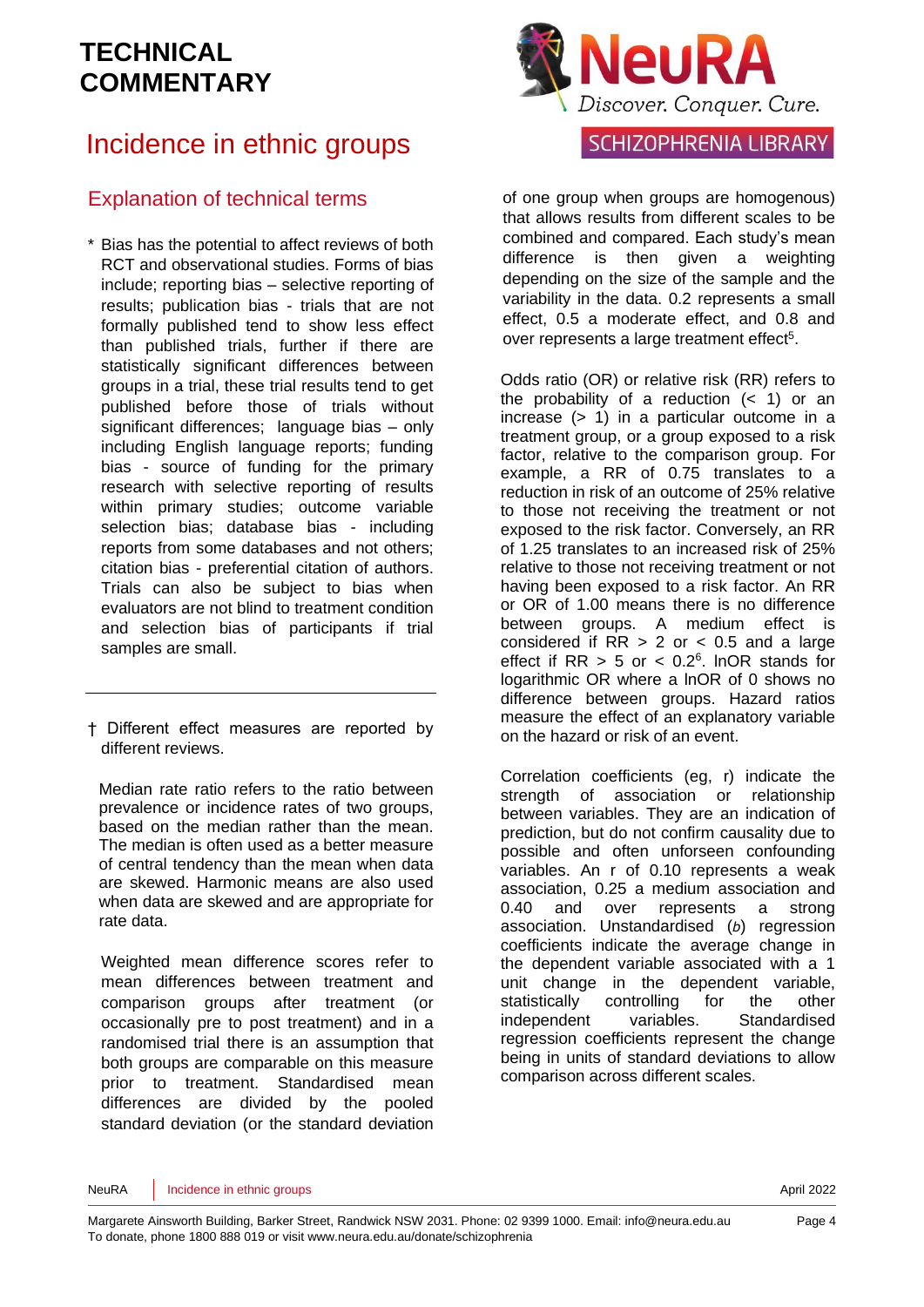### Incidence in ethnic groups

Incidence refers to how many new cases there are per population in a specified time period. Incidence is usually reported as the number of new cases per 100,000 people per year. Alternatively some studies present the number of new cases that have accumulated over several years against a person-years denominator. This denominator is the sum of individual units of time that the persons in the population are at risk of becoming a case. It takes into account the size of the underlying population sample and its age structure over the duration of observation. Prevalence refers to how many existing cases there are at a particular point in time.

Reliability and validity refers to how accurate the instrument is. Sensitivity is the proportion of actual positives that are correctly identified (100% sensitivity = correct identification of all actual positives) and specificity is the proportion of negatives that are correctly identified  $(100\%$  specificity = not identifying anyone as positive if they are truly not).

‡ Inconsistency refers to differing estimates of treatment effect across studies (i.e. heterogeneity or variability in results) that is not explained by subgroup analyses and therefore reduces confidence in the effect estimate. I² is the percentage of the variability in effect estimates that is due to heterogeneity rather than sampling error (chance) - 0% to 40%: heterogeneity might not be important, 30% to 60%: may represent moderate heterogeneity, 50% to 90%: may represent substantial heterogeneity and 75% to 100%: considerable heterogeneity. I² can be calculated from Q (chi-square) for the test of heterogeneity with the following formula;

$$
r^2 = \left(\frac{Q - df}{Q}\right) \times 100\%
$$



#### **SCHIZOPHRENIA LIBRARY**

- Imprecision refers to wide confidence intervals indicating a lack of confidence in the effect estimate. Based on GRADE recommendations, a result for continuous data (standardised mean differences, not weighted mean differences) is considered imprecise if the upper or lower confidence limit crosses an effect size of 0.5 in either direction, and for binary and correlation data, an effect size of 0.25. GRADE also recommends downgrading the evidence when sample size is smaller than 300 (for binary data) and 400 (for continuous data), although for some topics, this criteria should be relaxe[d](#page-5-5)<sup>7</sup> .
- ║ Indirectness of comparison occurs when a comparison of intervention A versus B is not available but A was compared with C and B was compared with C that allows indirect comparisons of the magnitude of effect of A versus B. Indirectness of population, comparator and or outcome can also occur when the available evidence regarding a particular population, intervention, comparator, or outcome is not available so is inferred from available evidence. These inferred treatment effect sizes are of lower quality than those gained from head-to-head comparisons of A and B.

#### NeuRA Incidence in ethnic groups **April 2022**

Margarete Ainsworth Building, Barker Street, Randwick NSW 2031. Phone: 02 9399 1000. Email: info@neura.edu.au To donate, phone 1800 888 019 or visit www.neura.edu.au/donate/schizophrenia